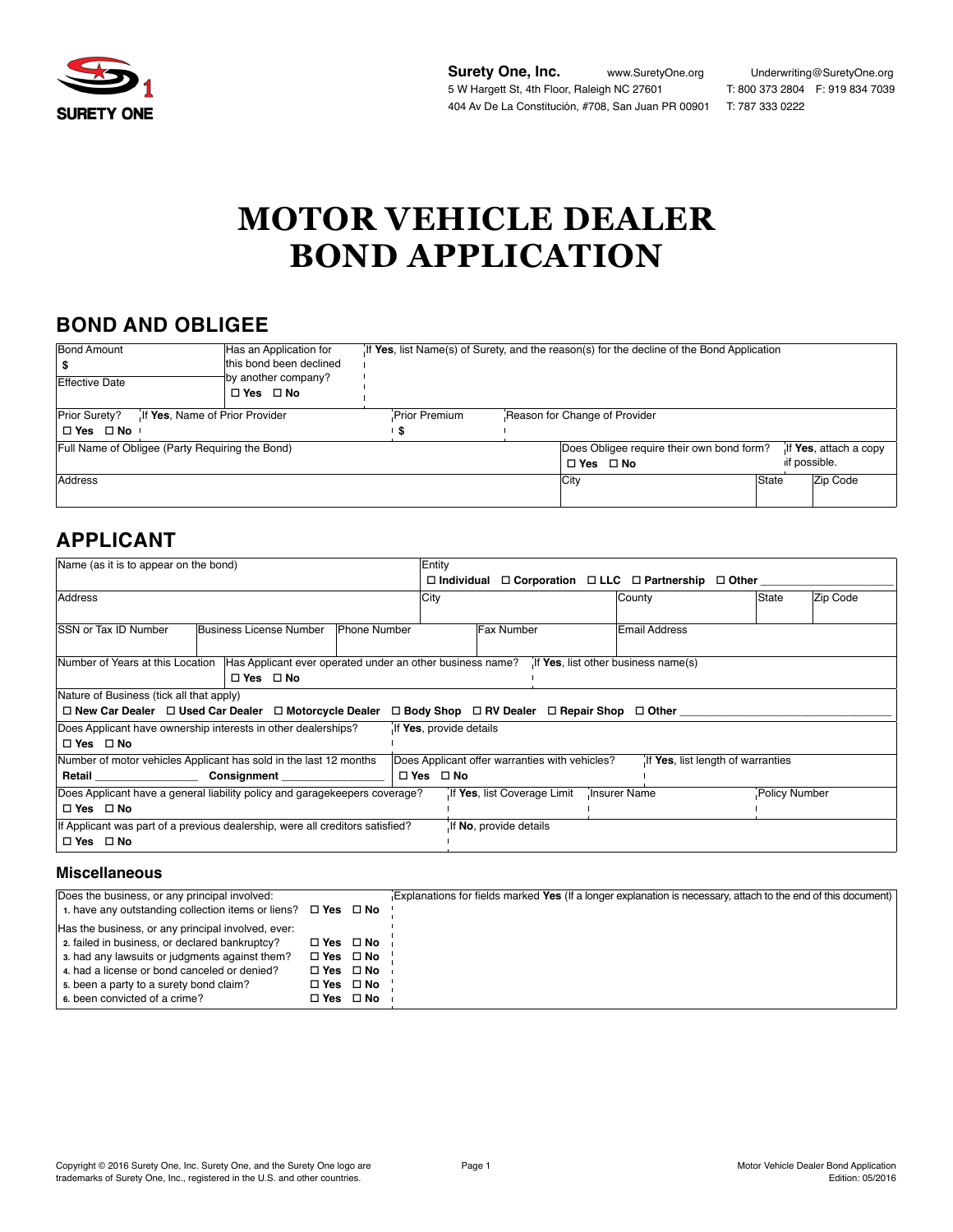### **Owners and Stockholders**

| Full Name (First, Last)                                                   | Phone Number                 | Email Address        |            |          |  |
|---------------------------------------------------------------------------|------------------------------|----------------------|------------|----------|--|
|                                                                           |                              |                      |            |          |  |
| Current Residence<br>Street Address                                       | City                         |                      | State      | ZIP Code |  |
| $\Box$ Own $\Box$ Rent $\Box$ N/A                                         |                              |                      |            |          |  |
| Number of Years You Have Owned This Business<br>Business Ownership        | Years of Industry Experience | Net Worth            | <b>SSN</b> |          |  |
| $\%$                                                                      |                              | S                    |            |          |  |
| Full Name (First, Last)                                                   | <b>Phone Number</b>          | <b>Email Address</b> |            |          |  |
|                                                                           |                              |                      |            |          |  |
| Current Residence<br><b>Street Address</b>                                | City                         |                      | State      | ZIP Code |  |
| $\Box$ Own $\Box$ Rent $\Box$ N/A                                         |                              |                      |            |          |  |
| Number of Years You Have Owned This Business<br><b>Business Ownership</b> | Years of Industry Experience | Net Worth            | <b>SSN</b> |          |  |
| %                                                                         |                              | \$                   |            |          |  |
| Full Name (First, Last)                                                   | <b>Phone Number</b>          | <b>Email Address</b> |            |          |  |
|                                                                           |                              |                      |            |          |  |
| Current Residence<br><b>Street Address</b>                                | City                         |                      | State      | ZIP Code |  |
| $\Box$ Own $\Box$ Rent $\Box$ N/A                                         |                              |                      |            |          |  |
| Number of Years You Have Owned This Business<br><b>Business Ownership</b> | Years of Industry Experience | Net Worth            | <b>SSN</b> |          |  |
| %                                                                         |                              | \$                   |            |          |  |
| Full Name (First, Last)                                                   | <b>Phone Number</b>          | <b>Email Address</b> |            |          |  |
|                                                                           |                              |                      |            |          |  |
| <b>Street Address</b><br>Current Residence                                | City                         |                      | State      | ZIP Code |  |
| $\square$ Own $\square$ Rent $\square$ N/A                                |                              |                      |            |          |  |
| Number of Years You Have Owned This Business<br><b>Business Ownership</b> | Years of Industry Experience | Net Worth            | SSN        |          |  |
| ℅                                                                         |                              | \$                   |            |          |  |

# **INDEMNITY AGREEMENT**

IN CONSIDERATION of the execution of the bond for which application is made, the undersigned (collectively, "Applicant") for themselves, their personal representatives, heirs, successors and assigns, hereby agree with, warrant and represent to, and bind themselves jointly and severally to, Surety and its co-sureties, re-insurers, and any other company which may execute a bond or bonds at the request of Surety (individually and collectively called "Surety") as follows:

- **1.** Applicant agrees to pay Surety an advanced premium for the first year or a fractional part thereof that is earned and the amount due annually thereafter in accordance with Surety's then current premium rates or any minimum earned premium until Surety shall be discharged or released from any and all liability and responsibility under said bond, and all matters arising therefrom, and until competent written legal evidence of such discharge or release, satisfactory to Surety, is furnished to Surety.
- **2.** Applicant agrees that Surety may make any credit checks, including consumer and investigative credit checks, it deems necessary.
- **3.** Applicant warrants and represents that the questions answered and information furnished in connection with the application are true and correct.
- **4.** Applicant agrees to indemnify and keep indemnified Surety and its agents and representatives and hold and save it them harmless from and against any and all liability, damage, loss, cost and expense of whatsoever kind or nature, including consul and attorney's fee, which Surety or its agents or representatives may at any time sustain or incur by reason or in consequence of have executed or procured the execution of the bond or enforcing this agreement against any of the undersigned or in procuring or in attempting to procure its release from liability under the bond.
- **5.** If Surety shall set up a reserve to cover any liability, claims, suit or judgment under said bond, the undersigned will, immediately upon demand, deposit with Surety a sum of money, equal to such reserve and any increase thereof, to be held by Surety as collateral security on said bond. Any such collateral shall be available, in the discretion of Surety, as collateral security on any other or all bonds heretofore or hereafter executed for at the requests of any of the undersigned.
- **6.** If Surety shall procure any other company or companies to execute or join with it in executing, or to reinsure said bonds, this instrument shall insure to the benefit of such other company or companies, its or their successors and assigns, so as to give it or them a direct right of actions against the indemnitors to enforce the provisions of this instrument.
- **7.** An itemized statement of payments made by Surety, sworn to by an officer of Surety, shall be prima facie evidence of the liability of the undersigned to reimburse Surety for such payments with interests.
- **8.** Surety in it sole discretion and without notice to the undersigned, is hereby authorized but not required from time to: (a) make or consent to any change in said bond or to issue any substitutes for any renewal thereof, and this instrument shall apply to such substituted or changed bond or renewal; (b) take such action as it may deem appropriate to prevent or minimize loss under said bond, including but not limited to steps to procure discharge from liability under said bonds, and (c) adjust, settle or compromise any claim or suit arising under said bond and, with respect to any such claims or suits, to take any action it may deem appropriate and any adjustment, settlement or compromise made or action taken by Surety shall be conclusive against and binding upon the undersigned.
- **9.** Each of the undersigned agrees to pay the full amount of the foregoing regardless of (a) the failure of the principal or any applicant or indemnitor to sign any such bond or (b) any claims that other indemnity, security or collateral was to have been obtained or (c) the release, return or exchange by Surety with or without the consent of the undersigned, of any indemnity, security, or collateral that may have been obtained or (d) the fact that any party signing this instrument is not bound for any reason.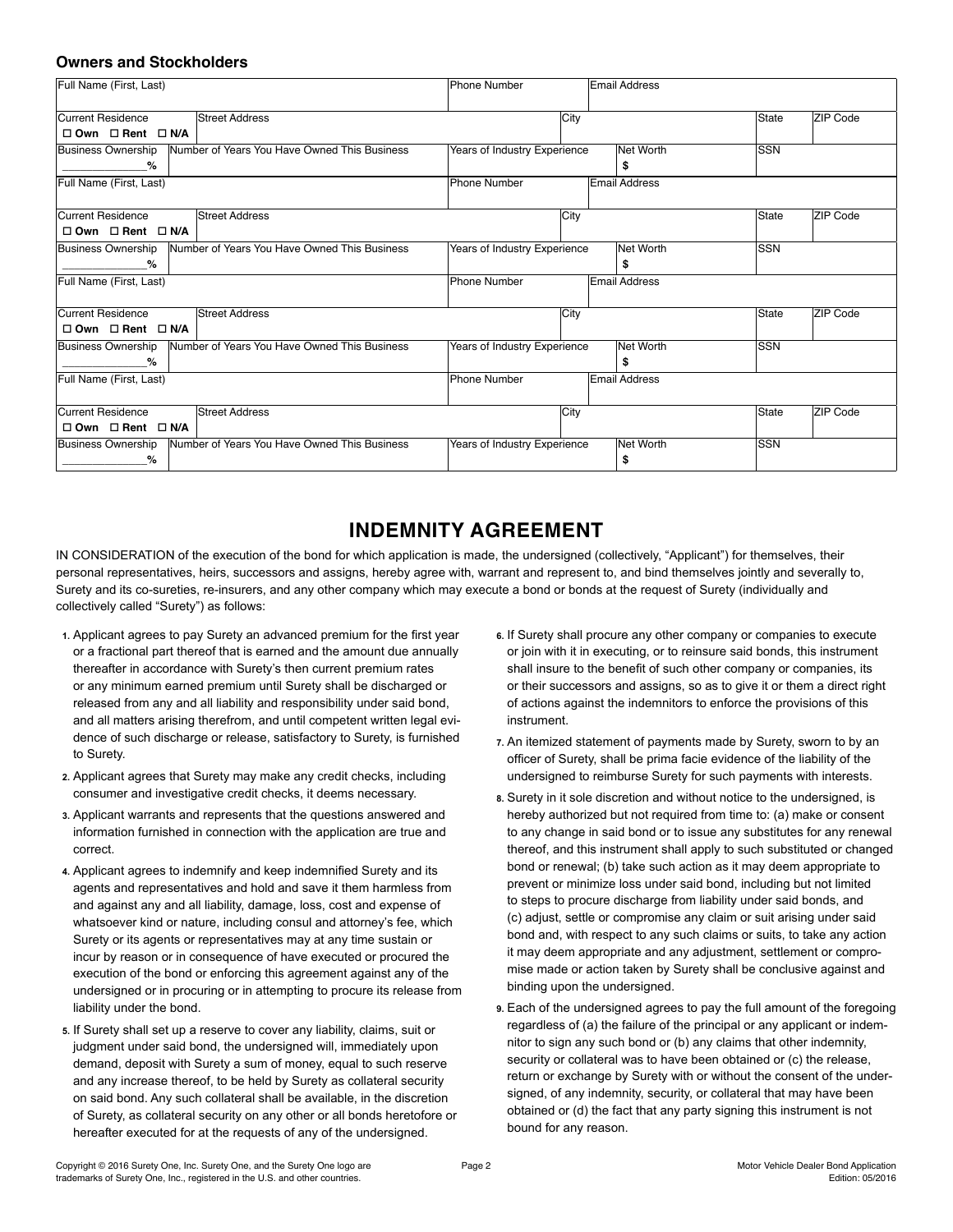- **10.** The undersigned hereby expressly waive notice from Surety of any claims or demand made against Surety or the principal under the bond or of any information Surety may receive concerning the principal, any contract, or bond. Surety shall have to right to decline any or all bonds herein applied for and shall have the right to withdraw from or cancel the same at any time, all without incurring any liability to the undersigned.
- **11.** Whenever used in this instrument the plural term shall include the singular and the singular shall include the plural, as the circumstances require. If any portion of this agreement be in conflict with any law controlling the construction hereof, such portion of this instrument shall be considered to be deleted and the remainder shall continue in full force and effect. A facsimile of this Agreement shall be considered an original and shall be admissible in a court at law to the same extent as an original copy.
- **12.** All obligations of the principal, applicants, and indemnitors to Surety are due, payable and performable at the Surety's election, in the Surety's domicile where venue of any action to enforce this agree-

ment may be brought by Surety. Surety shall be entitled to recover all attorney's fees (including those of attorneys employed by Surety), consulting fees, and claims adjustment expenses in defending any claims made against its bonds or in enforcing any of its rights under this Agreement.

- **13.** In consideration of the execution by Surety of the suretyship herein applied for, each of the undersigned, jointly and severally, agree to be bound by all of the terms of the foregoing indemnity agreement executed by the applicant, as fully as though each of the undersigned were the sole applicant named herein, and admit to being financially interested in the performance of the obligation, which the suretyship applied for is given to secure.
- **14.** Applicant specifically consents to the premium rate quoted by surety regardless of whether said rate is filed, unfiled, special, non-standard or any deviation from rates historically offered for similar risks. Applicant furthermore understands that broker or agent fees may be included in the fee quote and to those who likewise specifically consent.

# **Signature Instructions for Different Types of Applicants**

#### **Individual / Sole Owner**

- *Applicant Signature:* signature of the individual or sole owner
- *Indemnitor 2 Signature:* signature of the applicant's spouse

#### **Partnership**

- *Applicant Signature:* signature of a partner
- *Indemnitor [#] Signature:* signatures of all other partners\*
- *Indemnitor [#] Signature:* signatures of all spouses of partners\*

\**Signature* and *Name* fields may be duplicated above to accommodate additional Indemnitors. On duplication, change "Indemnitor 5" to "Indemnitor 6", and so on.

#### **Corporation†**

- *Applicant Signature:* signature of president of corporation
- *Indemnitor [#] Signature:* signatures of all stockholders whose share in this corporation is 10% or more\*
- *Indemnitor [#] Signature:* signatures of the spouses of all stockholders whose share in this corporation is 10% or more\*

**†**Large, publicly traded companies, and certain private enterprises with significant levels of capital may be exempt from personal indemnity.

### **By signing this application you are assuming specific obligations. Please read carefully the preceding indemnity agreement.**

| <b>Additional Indemnitors</b> |                                                                                                                |
|-------------------------------|----------------------------------------------------------------------------------------------------------------|
|                               |                                                                                                                |
|                               |                                                                                                                |
|                               | Indemnitor 3 Signature: Maria Maria Maria Maria Maria Maria Maria Maria Maria Maria Maria Maria Maria Maria Ma |
|                               |                                                                                                                |